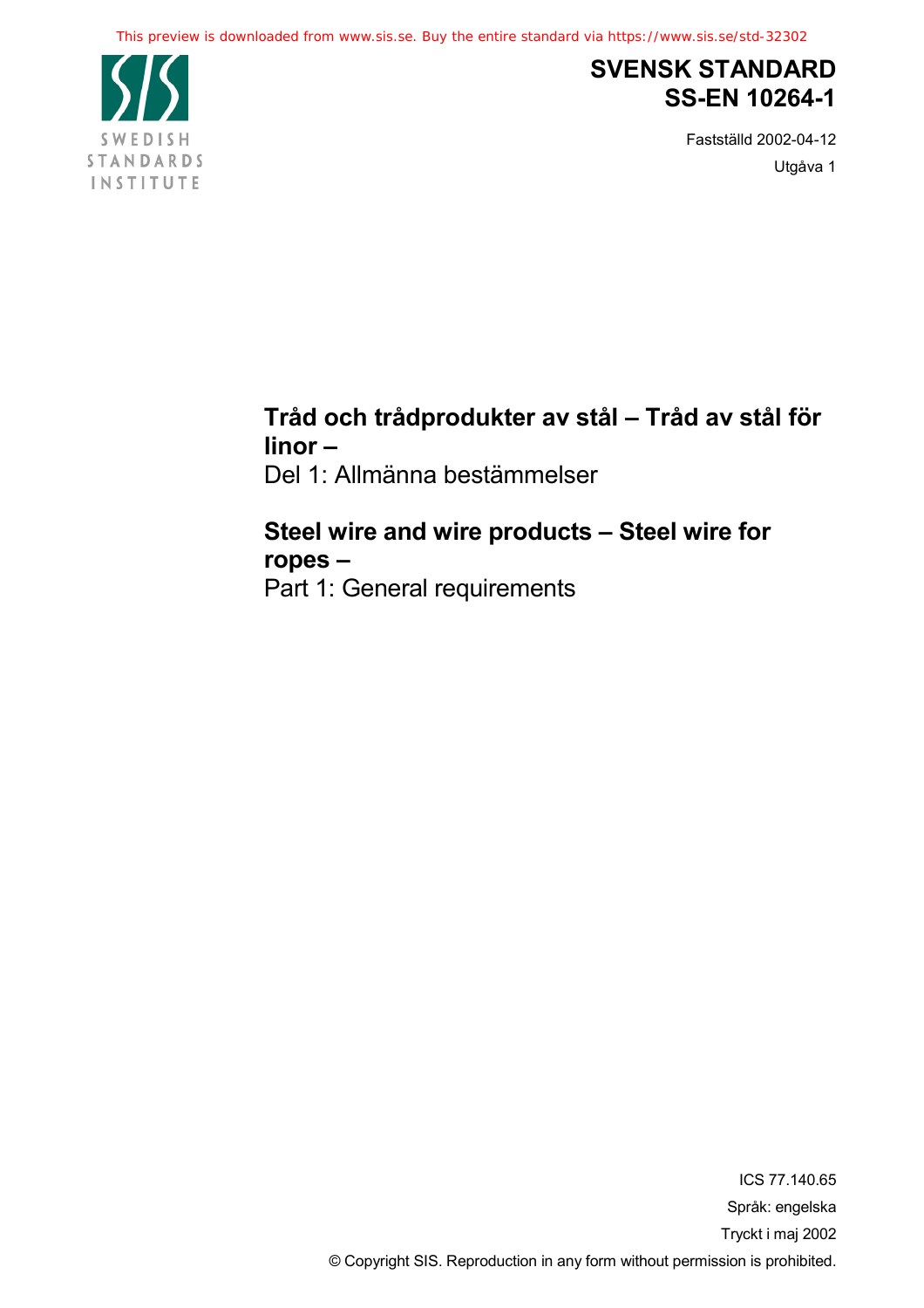Europastandarden EN 10264-1:2002 gäller som svensk standard. Detta dokument innehåller den officiella engelska versionen av EN 10264-1:2002.

The European Standard EN 10264-1:2002 has the status of a Swedish Standard. This document contains the official English version of EN 10264-1:2002.

Dokumentet består av 12 sidor.

Upplysningar om **sakinnehållet** i standarden lämnas av SIS, Swedish Standards Institute, tel 08 - 555 520 00.

Standarder kan beställas hos SIS Förlag AB som även lämnar **allmänna upplysningar** om svensk och utländsk standard. *Postadress*: SIS Förlag AB, 118 80 STOCKHOLM *Telefon*: 08 - 555 523 10. *Telefax*: 08 - 555 523 11 *E-post*: sis.sales@sis.se. *Internet*: www.sisforlag.se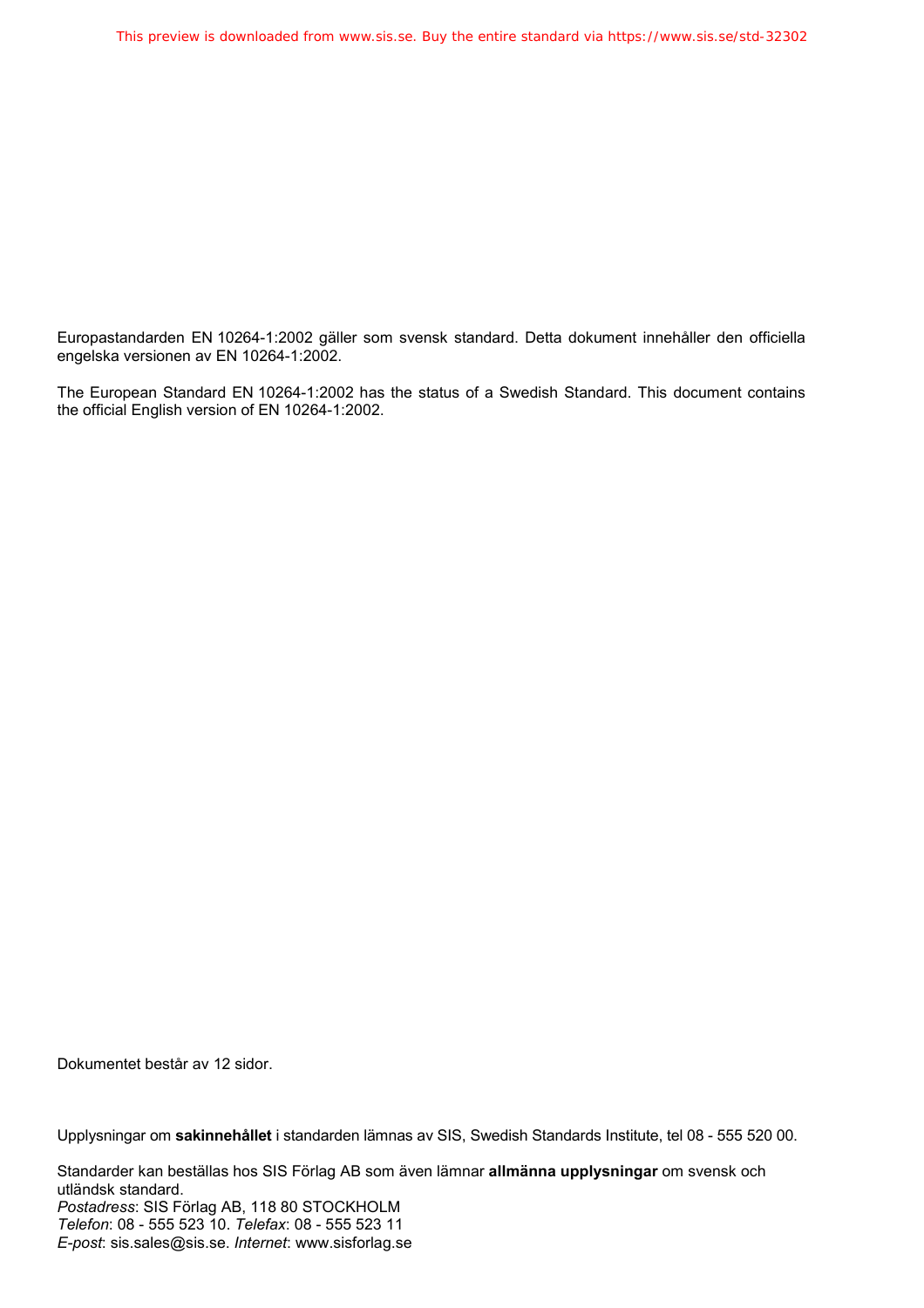# EUROPEAN STANDARD NORME EUROPÉENNE EUROPÄISCHE NORM

# **EN 10264-1**

March 2002

ICS 77.140.65

English version

### Steel wire and wire products - Steel wire for ropes - Part 1: General requirements

Fils et produits tréfilés en acier - Fils pour câbles - Partie 1: Prescriptions générales

Stahldraht und Drahterzeugnisse - Stahldraht für Seile - Teil 1: Allgemeine Anforderungen

This European Standard was approved by CEN on 20 January 2002.

CEN members are bound to comply with the CEN/CENELEC Internal Regulations which stipulate the conditions for giving this European Standard the status of a national standard without any alteration. Up-to-date lists and bibliographical references concerning such national standards may be obtained on application to the Management Centre or to any CEN member.

This European Standard exists in three official versions (English, French, German). A version in any other language made by translation under the responsibility of a CEN member into its own language and notified to the Management Centre has the same status as the official versions.

CEN members are the national standards bodies of Austria, Belgium, Czech Republic, Denmark, Finland, France, Germany, Greece, Iceland, Ireland, Italy, Luxembourg, Malta, Netherlands, Norway, Portugal, Spain, Sweden, Switzerland and United Kingdom.



EUROPEAN COMMITTEE FOR STANDARDIZATION COMITÉ EUROPÉEN DE NORMALISATION EUROPÄISCHES KOMITEE FÜR NORMUNG

**Management Centre: rue de Stassart, 36 B-1050 Brussels**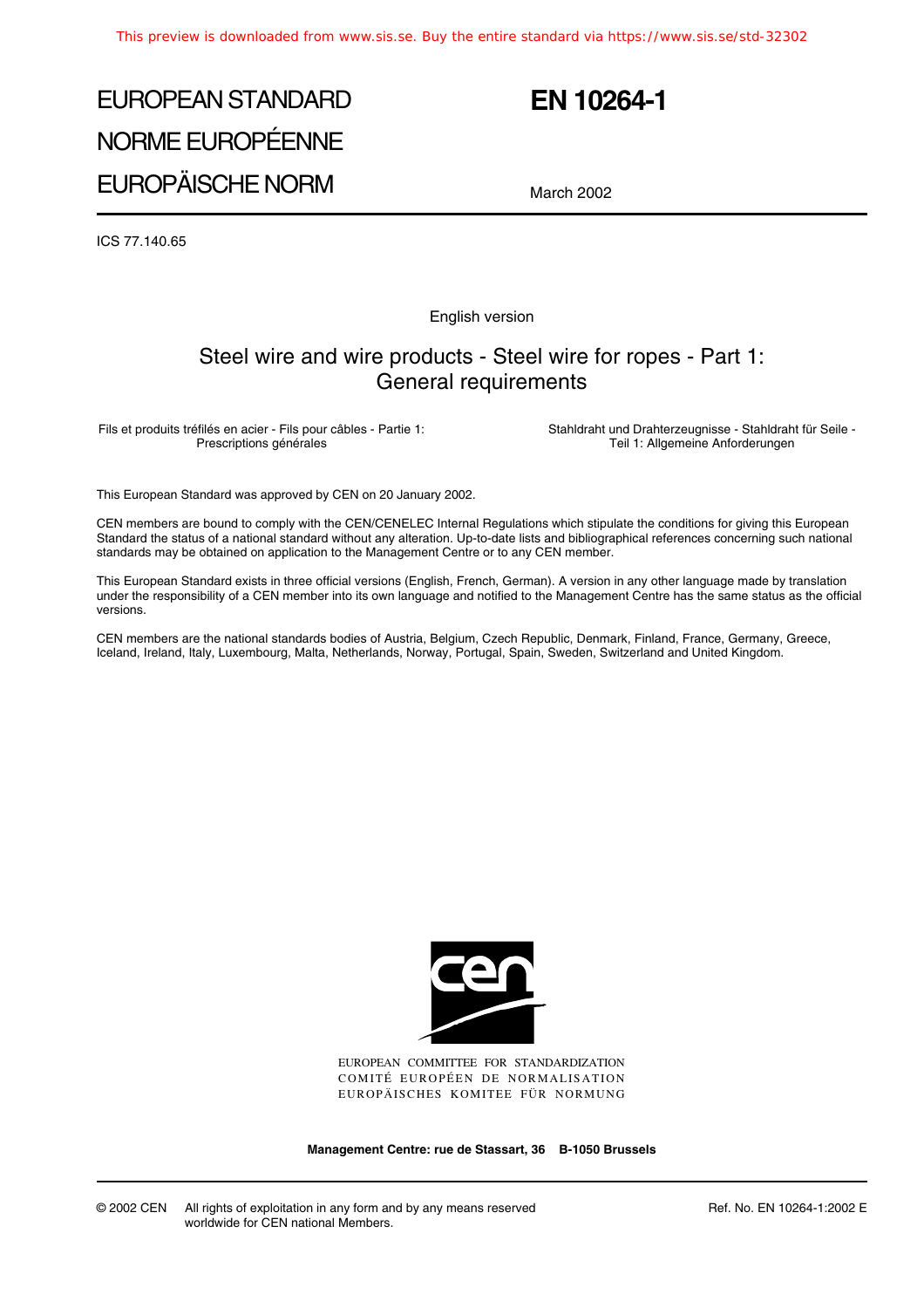## **Contents**

|                                                               |  | page |
|---------------------------------------------------------------|--|------|
|                                                               |  |      |
| 1                                                             |  |      |
| $\mathbf{2}$                                                  |  |      |
| 3                                                             |  |      |
| 4                                                             |  |      |
| 5<br>5.1<br>5.2<br>5.2.1<br>5.2.2<br>5.3<br>5.4<br>5.5<br>5.6 |  |      |
| 6<br>6.1<br>6.2<br>6.3<br>6.4<br>6.5                          |  |      |
| 7                                                             |  |      |
| 8<br>9                                                        |  |      |
| A.1<br>A.2<br>A.3<br>A.4<br>A.5<br>A.6<br>A.7<br>A.8<br>A.9   |  |      |
| A.10                                                          |  |      |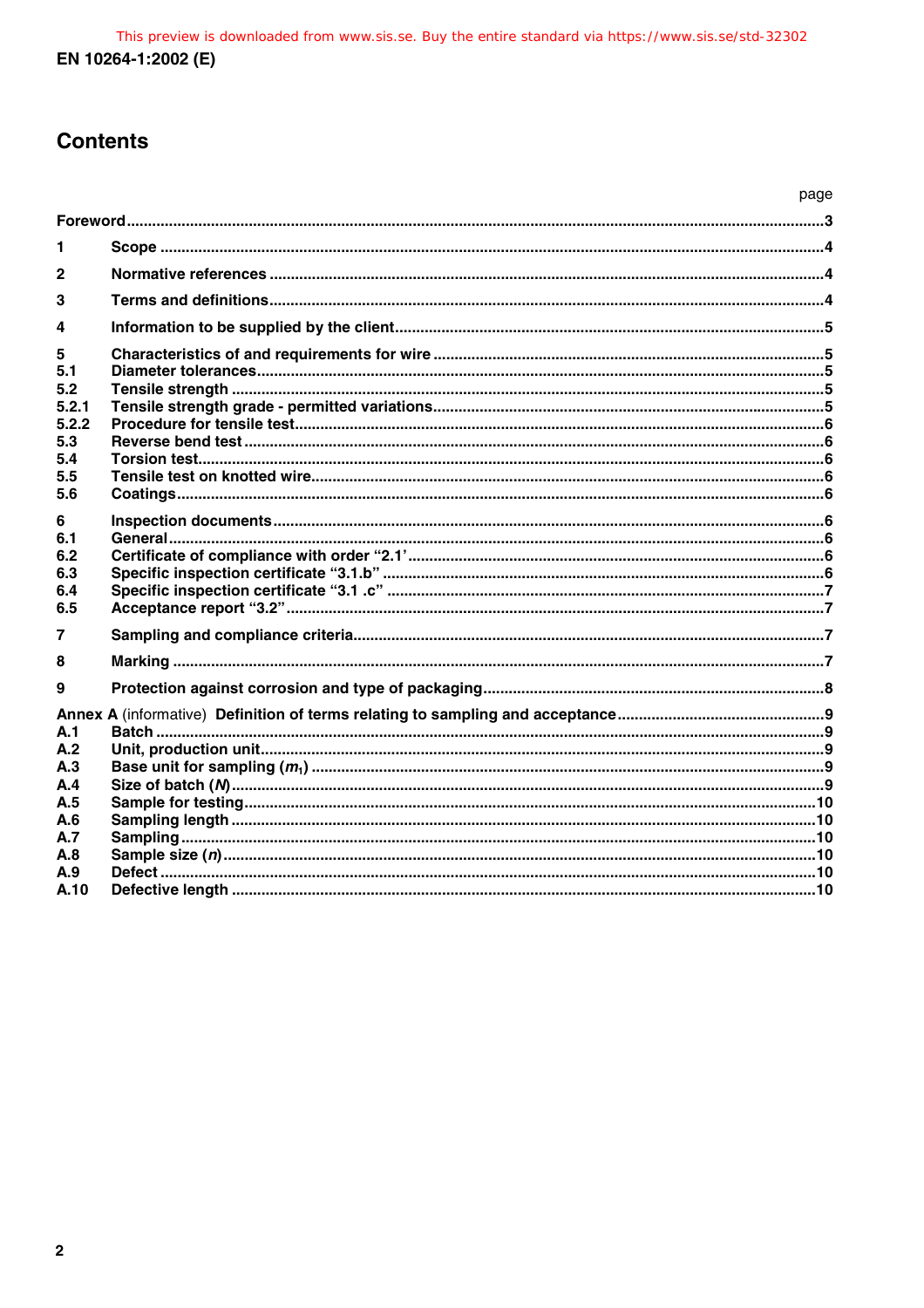## **Foreword**

This document (EN 10264-1:2002) has been prepared by Technical Committee ECISS/TC 30 "Steel wires", the secretariat of which is held by BSI.

This European Standard shall be given the status of a national standard, either by publication of an identical text or by endorsement, at the latest by September 2002, and conflicting national standards shall be withdrawn at the latest by September 2002.

This European Standard for wire for ropes is made up of the following parts:

Part 1 : General requirements

- Part 2 : Cold drawn non alloy steel wire for ropes for general applications
- Part 3 : Cold drawn and cold shaped non alloy steel wire for high duty applications

Part 4 : Stainless steel wire

Annex A is informative.

According to the CEN/CENELEC Internal Regulations, the national standards organizations of the following countries are bound to implement this European Standard: Austria, Belgium, Czech Republic, Denmark, Finland, France, Germany, Greece, Iceland, Ireland, Italy, Luxembourg, Malta, Netherlands, Norway, Portugal, Spain, Sweden, Switzerland and the United Kingdom.